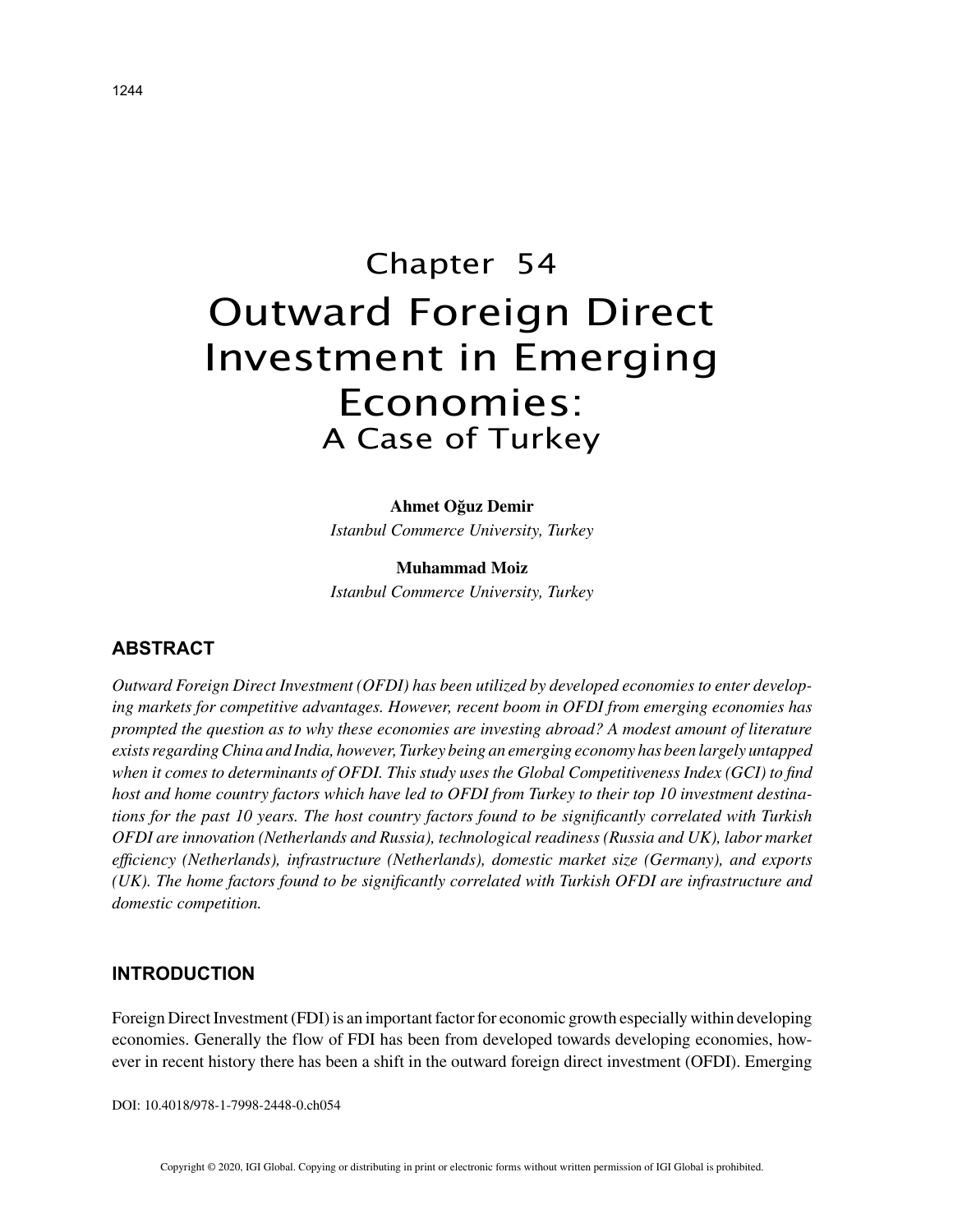economies have been increasingly investing abroad sparking the question of how FDI outflows or OFDI impacts the home country and why are companies in emerging economies engaging in more OFDI today? Outward FDI refers to companies investing abroad through various tools such as Green field investments, Brown field investments, and expansion of existing foreign facilities. Since the year 2000, there has been a surge in the OFDI from developing economies around the globe. The OFDI figures for all developing economies combined have increased exponentially. According to United Nations Conference on Trade and Development (UNCTAD, 2016; UNCTAD), FDI Outflows from developing economies increased from an estimated \$88.63 billion to an estimated \$377.94 billion from the year 2000 to 2015 respectively. The proportion of FDI outflows from developing economies to all FDI outflows from the world has also increased immensely, changing from 7.62% in 2000 to 25.64% in 2015. Whereas, the OFDI stock from developing economies increased from \$734.81 billion (9.88% of global OFDI stock) in 2000 to \$5, 296.35 billion (21.15% of global OFDI stock) in 2015.

Turkey holds a geographical advantage due to its location forming a connection between Asia and Europe. Turkey is also one of the fastest growing economies around the globe, growing almost three fold since the year 2000; the GDP of Turkey grew from \$266 billion in 2000 to \$798 billion in 2014. The increasing foreign direct investment has helped the Turkish economy grow over time, while there has been growth in FDI inflows there has also been an increase in FDI outflows. Turkish organizations are looking to take their business abroad and invest in different regions. But the question arises as to why Turkish companies are going abroad? Why invest in the international market rather than the domestic market? This study is undertaken in order to find the OFDI determinants among Turkish organizations.

The rest of the paper is divided into the following sections: Section 2, Turkey's Current Outward Foreign Direct Investment Overview; Section 3, Literature Review; Section 4, Methodology; Section 5, Results; Section 6, Conclusion.

#### **TURKEY'S CURRENT OUTWARD FOREIGN DIRECT INVESTMENT OVERVIEW**

Turkey's OFDI flows have been increasing over the years improving the OFDI stock to over \$40 billion. Turkish firms are looking to go abroad and have recently had major mergers and acquisitions. OFDI not only helps these Turkish firms reach new markets, resources, and technology but also provides employment to thousands of people in host countries. Several surveys completed over the years show the number of foreign workers which are employed by Turkish MNEs; in 2007 the top 12 Turkish MNEs employed over 72, 000 workers abroad (KHU-DEIK-VCC, 2009), in 2009 the top 19 Turkish MNEs employed over 90, 000 workers abroad (KHU-DEIK-KPMG-T-VCC, 2012), and in 2012 the top 29 Turkish MNEs employed over 115, 000 workers aboard (KHU-DEIK-VCC, 2014). Turkish MNEs continue to invest abroad and increase their foreign affiliates and assets. Turkish OFDI Stock had crossed the \$40 billion mark in the year 2014 over double its size in 2008 (estimated \$17.85 billion). UNCTAD (2015) data on Turkish OFDI shows that Turkish investors have substantially increased their investments abroad after the 2008 global financial crisis.